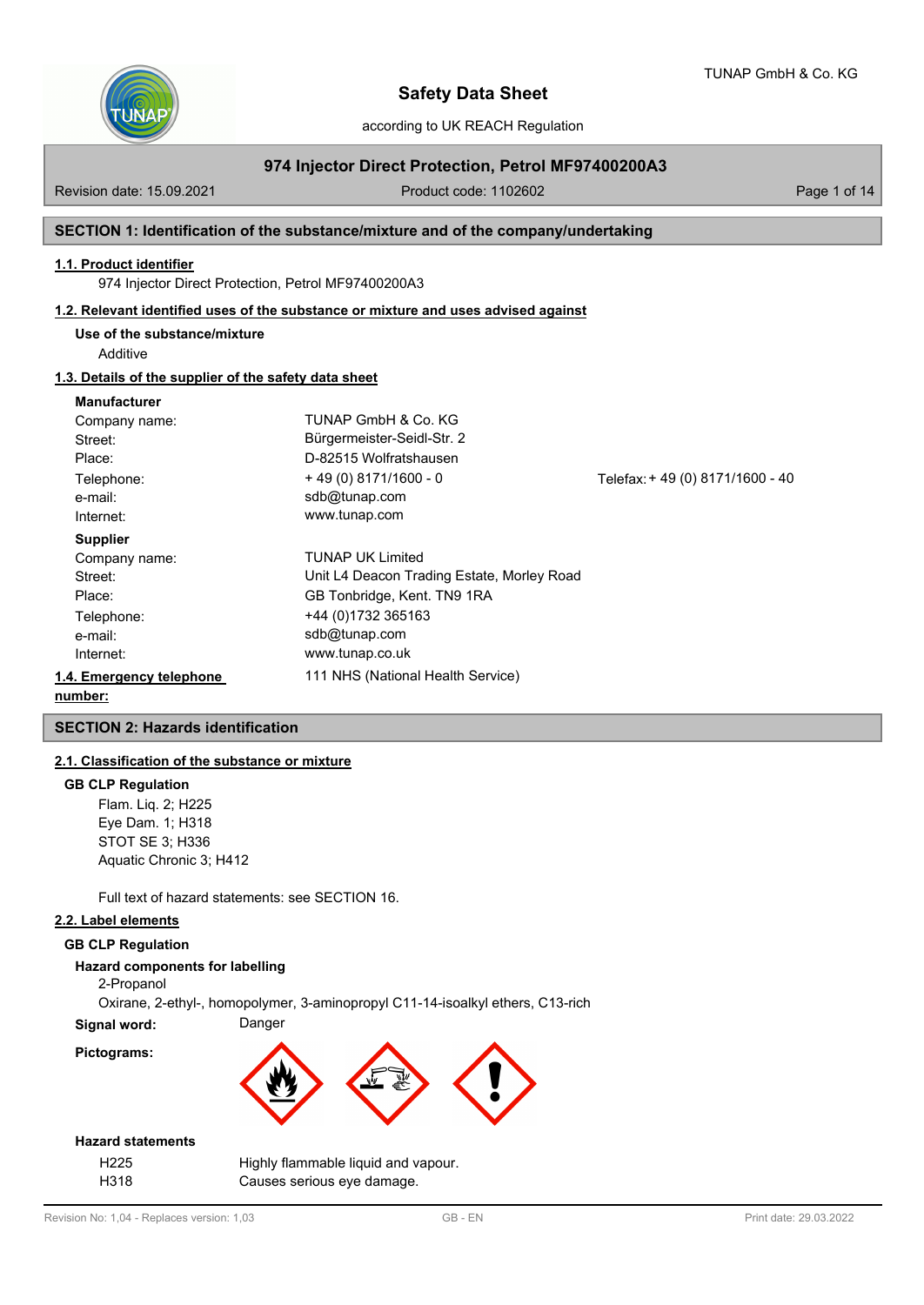

according to UK REACH Regulation

# **974 Injector Direct Protection, Petrol MF97400200A3**

| Revision date: 15.09.2021       | Product code: 1102602                                                                                                               | Page 2 of 14 |
|---------------------------------|-------------------------------------------------------------------------------------------------------------------------------------|--------------|
| H336                            | May cause drowsiness or dizziness.                                                                                                  |              |
| H412                            | Harmful to aquatic life with long lasting effects.                                                                                  |              |
| <b>Precautionary statements</b> |                                                                                                                                     |              |
| P <sub>101</sub>                | If medical advice is needed, have product container or label at hand.                                                               |              |
| P <sub>102</sub>                | Keep out of reach of children.                                                                                                      |              |
| P <sub>210</sub>                | Keep away from heat, hot surfaces, sparks, open flames and other ignition sources. No<br>smoking.                                   |              |
| P <sub>260</sub>                | Do not breathe vapours.                                                                                                             |              |
| P <sub>280</sub>                | Wear eye protection.                                                                                                                |              |
| P305+P351+P338                  | IF IN EYES: Rinse cautiously with water for several minutes. Remove contact lenses, if<br>present and easy to do. Continue rinsing. |              |
| P310                            | Immediately call a POISON CENTER/doctor.                                                                                            |              |
| P <sub>501</sub>                | Dispose of contents/container according to the official regulations.                                                                |              |
| 2.3. Other hazards              |                                                                                                                                     |              |

The substances in the mixture do not meet the PBT/vPvB criteria according to REACH, annex XIII.

# **SECTION 3: Composition/information on ingredients**

## **3.2. Mixtures**

# **Hazardous components**

| CAS No      | Chemical name                                                                                            |              |                  | Quantity     |  |
|-------------|----------------------------------------------------------------------------------------------------------|--------------|------------------|--------------|--|
|             | EC No                                                                                                    | Index No     | <b>REACH No</b>  |              |  |
|             | Classification (GB CLP Regulation)                                                                       |              |                  |              |  |
| 67-63-0     | 2-Propanol                                                                                               |              |                  | $50 - 100 %$ |  |
|             | 200-661-7                                                                                                | 603-117-00-0 | 01-2119457558-25 |              |  |
|             | Flam. Liq. 2, Eye Irrit. 2, STOT SE 3; H225 H319 H336                                                    |              |                  |              |  |
| 1398506-12- | Oxirane, 2-ethyl-, homopolymer, 3-aminopropyl C11-14-isoalkyl ethers, C13-rich                           |              |                  | $5 - 10%$    |  |
|             | 805-631-2                                                                                                |              |                  |              |  |
|             | Acute Tox. 4, Eye Dam. 1, Aquatic Chronic 2; H302 H318 H411                                              |              |                  |              |  |
| 128-37-0    | 2,6-di-tert-butyl-4-kresol                                                                               |              |                  |              |  |
|             | 204-881-4                                                                                                |              | 01-2119555270-46 |              |  |
|             | Aquatic Chronic 1; H410                                                                                  |              |                  |              |  |
| 110-25-8    | N-methyl-N-[C18-(unsaturated)alkanoyl]glycine                                                            |              |                  | $0.1 - 1\%$  |  |
|             | 701-177-3                                                                                                |              | 01-2119488991-20 |              |  |
|             | Acute Tox. 4, Skin Irrit. 2, Eye Dam. 1, Aquatic Acute 1, Aquatic Chronic 3; H332 H315 H318<br>H400 H412 |              |                  |              |  |
| 95-38-5     | 2-(2-heptadec-8-enyl-2-imidazolin-1-yl)ethanol                                                           |              |                  | $0.1 - 1\%$  |  |
|             | 202-414-9                                                                                                |              | 01-2119777867-13 |              |  |
|             | Acute Tox. 4, Skin Corr. 1C, STOT RE 2, Aquatic Acute 1, Aquatic Chronic 1; H302 H314 H373<br>H400 H410  |              |                  |              |  |

Full text of H and EUH statements: see section 16.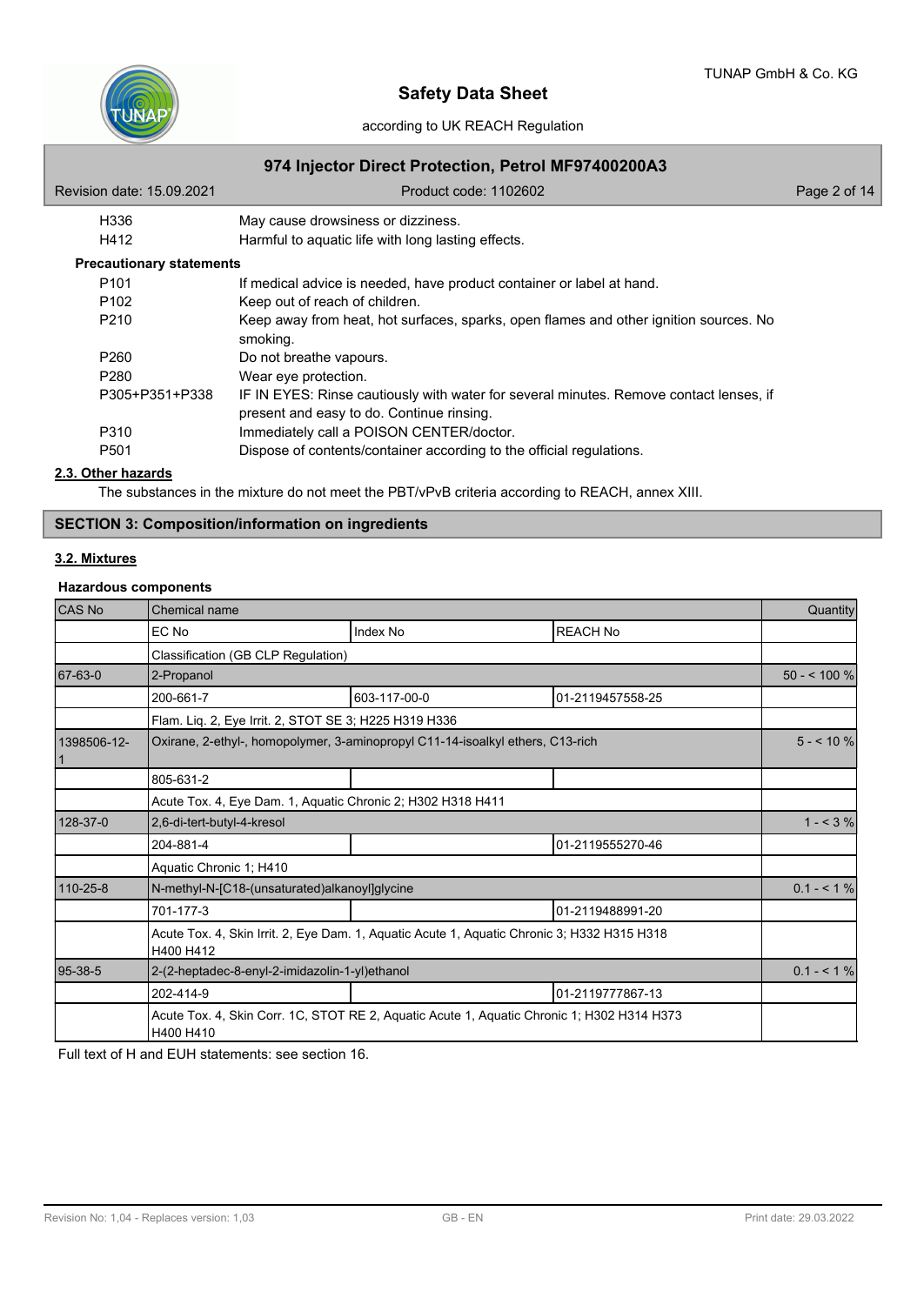

# **974 Injector Direct Protection, Petrol MF97400200A3**

Revision date: 15.09.2021 **Product code: 1102602** Page 3 of 14

# **Specific Conc. Limits, M-factors and ATE**

| <b>CAS No</b> | <b>IEC No</b>                                                                                                              | <b>Chemical name</b>                                                                             | Quantity     |  |  |  |
|---------------|----------------------------------------------------------------------------------------------------------------------------|--------------------------------------------------------------------------------------------------|--------------|--|--|--|
|               |                                                                                                                            | Specific Conc. Limits, M-factors and ATE                                                         |              |  |  |  |
| 67-63-0       | 200-661-7                                                                                                                  | 2-Propanol                                                                                       | $50 - 100$ % |  |  |  |
|               | mg/kg                                                                                                                      | $\lambda$ inhalation: LC50 = 47,5 mg/l (vapours); dermal: LD50 = > 2000 mg/kg; oral: LD50 = 5280 |              |  |  |  |
| 1398506-12-   | 805-631-2                                                                                                                  | Oxirane, 2-ethyl-, homopolymer, 3-aminopropyl C11-14-isoalkyl ethers, C13-rich                   | $5 - 10$ %   |  |  |  |
|               |                                                                                                                            | dermal: LD50 = > 2000 mg/kg; oral: LD50 = > 5000 mg/kg                                           |              |  |  |  |
| 110-25-8      | 701-177-3                                                                                                                  | N-methyl-N-[C18-(unsaturated)alkanoyl]qlycine                                                    | $0.1 - 51%$  |  |  |  |
|               | $\lambda$ inhalation: ATE = 11 mg/l (vapours); inhalation: LC50 = 1,37 mg/l (dusts or mists); oral: LD50 =<br>> 5000 mg/kg |                                                                                                  |              |  |  |  |
| 95-38-5       | 202-414-9                                                                                                                  | 2-(2-heptadec-8-enyl-2-imidazolin-1-yl)ethanol                                                   | $0.1 - 51%$  |  |  |  |
|               | dermal: LD50 = >2000 mg/kg; oral: LD50 = ca. 1085 mg/kg M acute; H400: M=10<br>M chron : H410: M=1                         |                                                                                                  |              |  |  |  |

# **SECTION 4: First aid measures**

### **4.1. Description of first aid measures**

#### **General information**

First aider: Pay attention to self-protection! Remove persons to safety. Never give anything by mouth to an unconscious person or a person with cramps.

#### **After inhalation**

Remove person to fresh air and keep comfortable for breathing. In all cases of doubt, or when symptoms persist, seek medical advice.

#### **After contact with skin**

Wash with plenty of water and soap. Take off immediately all contaminated clothing and wash it before reuse. In all cases of doubt, or when symptoms persist, seek medical advice.

#### **After contact with eyes**

Rinse cautiously with water for several minutes. Remove contact lenses, if present and easy to do. Continue rinsing. In case of troubles or persistent symptoms, consult an ophthalmologist.

### **After ingestion**

Do NOT induce vomiting. Observe risk of aspiration if vomiting occurs. Call a physician in any case!

### **4.2. Most important symptoms and effects, both acute and delayed**

Headache, nausea, dizziness, fatigue, skin irritation

## **4.3. Indication of any immediate medical attention and special treatment needed**

Treat symptomatically. Call a POISON CENTER. Symptoms can occur only after several hours.

### **SECTION 5: Firefighting measures**

### **5.1. Extinguishing media**

### **Suitable extinguishing media**

Water fog. Foam. Carbon dioxide (CO2). Extinguishing powder.

## **Unsuitable extinguishing media**

High power water jet.

### **5.2. Special hazards arising from the substance or mixture**

Incomplete combustion and thermolysis gases of different toxicity can occur. In the case of hydrocarbonaceous products such as CO, CO2, aldehydes and soot. These can be very dangerous if they are inhaled in high concentrations or in enclosed spaces.

# **5.3. Advice for firefighters**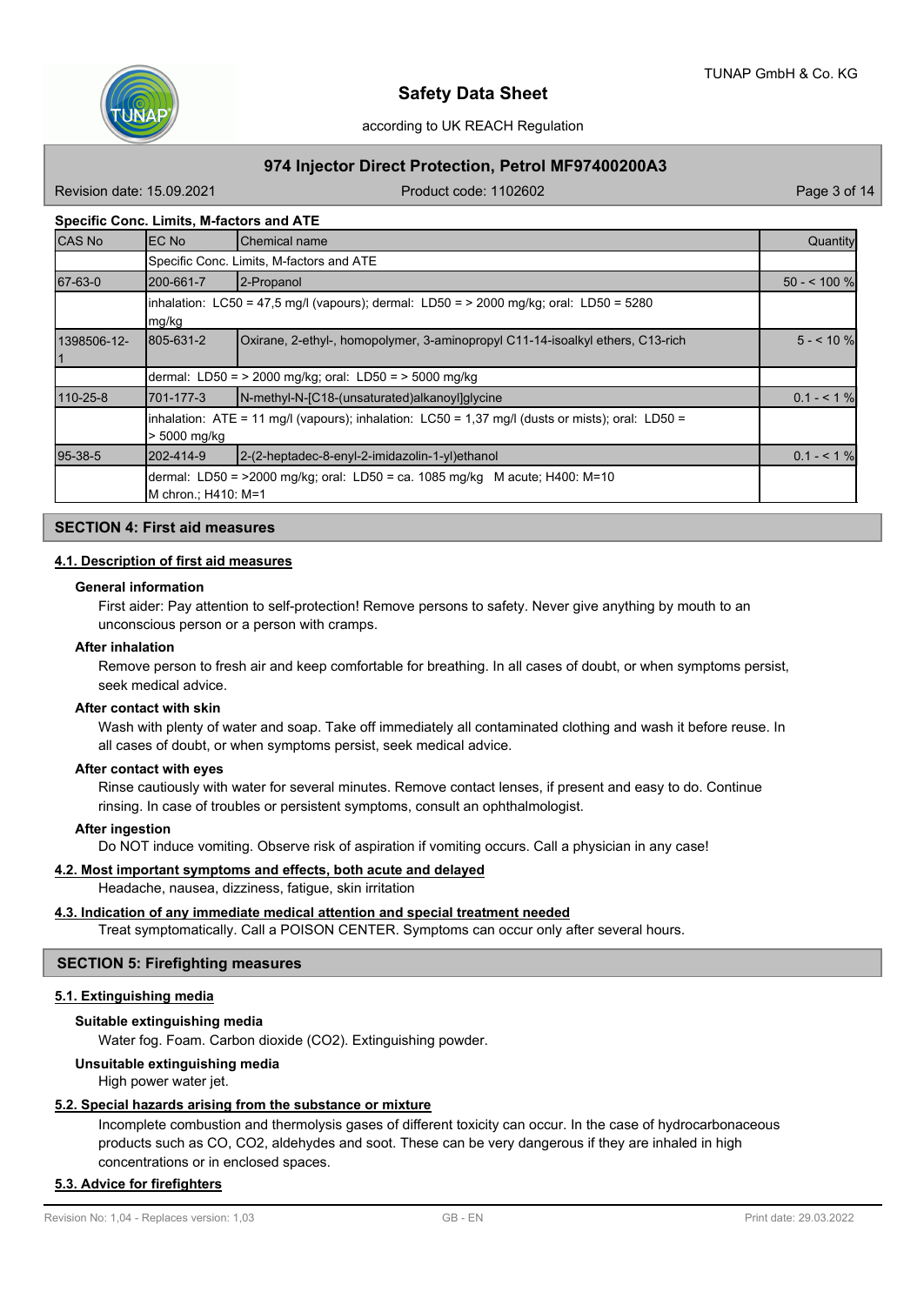

# **974 Injector Direct Protection, Petrol MF97400200A3**

Revision date: 15.09.2021 **Product code: 1102602** Page 4 of 14

In case of fire and/or explosion do not breathe fumes. Move undamaged containers from immediate hazard area if it can be done safely. In case of fire: Wear self-contained breathing apparatus.

## **Additional information**

Use water spray jet to protect personnel and to cool endangered containers. Suppress gases/vapours/mists with water spray jet. Collect contaminated fire extinguishing water separately. Do not allow entering drains or surface water.

# **SECTION 6: Accidental release measures**

#### **6.1. Personal precautions, protective equipment and emergency procedures**

### **General advice**

Wear breathing apparatus if exposed to vapours/dusts/aerosols. Remove all sources of ignition. Keep away from heat, hot surfaces, sparks, open flames and other ignition sources. No smoking. Wear personal protection equipment.

#### **6.2. Environmental precautions**

Do not allow to enter into surface water or drains. Prevent spread over a wide area (e.g. by containment or oil barriers). Ensure all waste water is collected and treated via a waste water treatment plant.

# **6.3. Methods and material for containment and cleaning up**

### **Other information**

Absorb with liquid-binding material (sand, diatomaceous earth, acid- or universal binding agents). Clean contaminated articles and floor according to the environmental legislation.

### **6.4. Reference to other sections**

Safe handling: see section 7 Personal protection equipment: see section 8 Disposal: see section 13

# **SECTION 7: Handling and storage**

#### **7.1. Precautions for safe handling**

#### **Advice on safe handling**

Observe instructions for use.

Dust must be exhausted directly at the point of origin. Vapours/aerosols must be exhausted directly at the point of origin. If local exhaust ventilation is not possible or not sufficient, the entire working area should be ventilated by technical means.

When using do not eat, drink, smoke, sniff.

Wear personal protection equipment (refer to section 8).

# **Advice on protection against fire and explosion**

Keep away from sources of ignition - No smoking.

### **Advice on general occupational hygiene**

Avoid exposure. Wear suitable protective clothing. Draw up and observe skin protection programme.

#### **Further information on handling**

Avoid contact with skin and eyes.

#### **7.2. Conditions for safe storage, including any incompatibilities**

### **Requirements for storage rooms and vessels**

Keep container tightly closed. Observe legal regulations and provisions.

#### **Hints on joint storage**

Do not store together with: Oxidizing agents. Pyrophoric or self-heating substances. Food and feedingstuffs.

#### **Further information on storage conditions**

Store in a cool dry place. Observe legal regulations and provisions.

### **7.3. Specific end use(s)**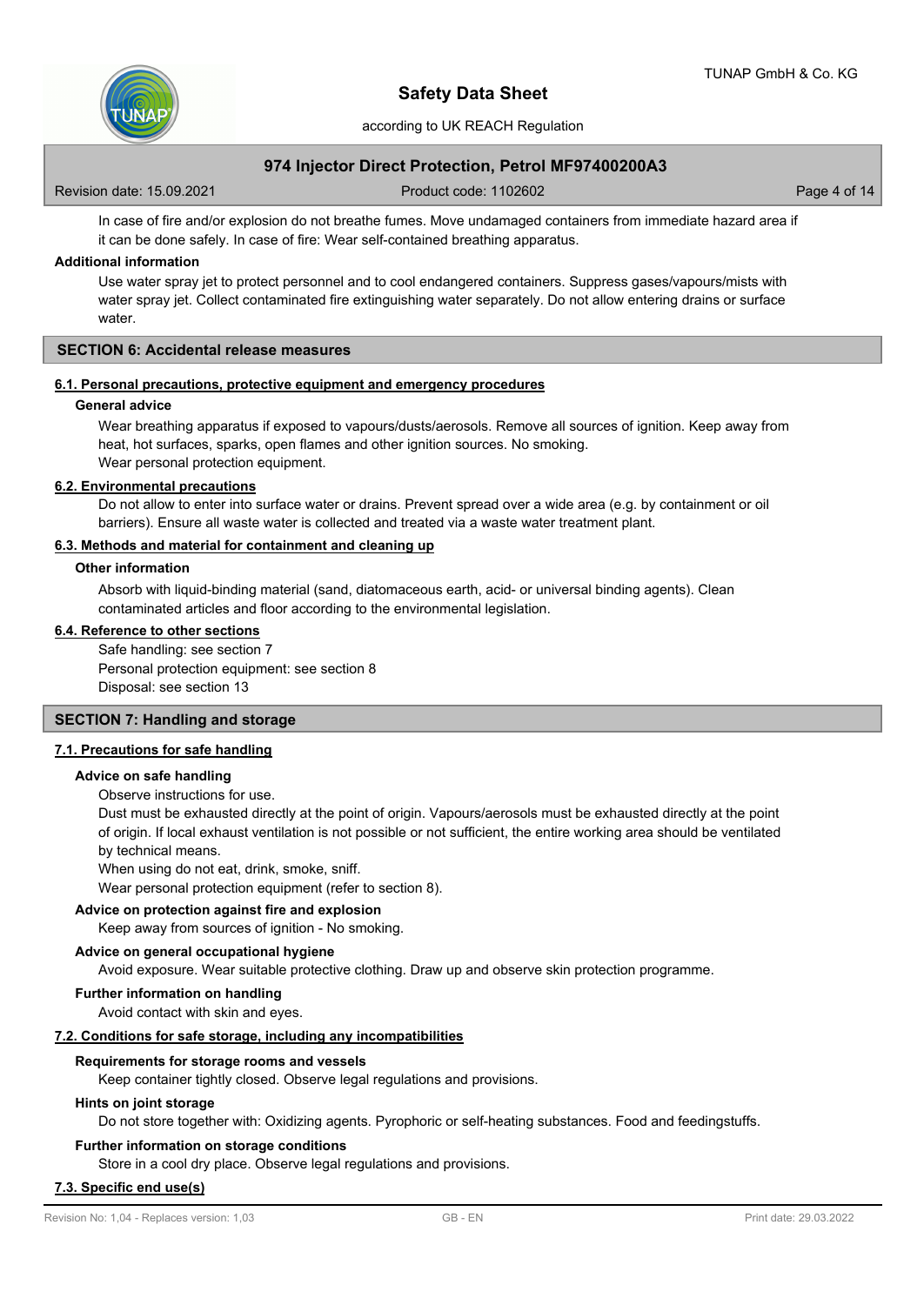

# **974 Injector Direct Protection, Petrol MF97400200A3**

Revision date: 15.09.2021 **Product code: 1102602** Page 5 of 14

No information available.

# **SECTION 8: Exposure controls/personal protection**

# **8.1. Control parameters**

# **Exposure limits (EH40)**

| CAS No   | ISubstance                 | ppm          | mg/m <sup>3</sup> | fibres/ml | Category      | Origin     |
|----------|----------------------------|--------------|-------------------|-----------|---------------|------------|
| 128-37-0 | 2.6-Di-tert-butyl-p-cresol |              | 10 <sup>1</sup>   |           | TWA (8 h)     | <b>WEL</b> |
| 67-63-0  | IPropan-2-ol               | 400 <b> </b> | 999               |           | TWA (8 h)     | <b>WEL</b> |
|          |                            | 500l         | <b>1250</b>       |           | STEL (15 min) | <b>WEL</b> |

# **DNEL/DMEL values**

| CAS No                   | Substance                                      |                |          |                          |
|--------------------------|------------------------------------------------|----------------|----------|--------------------------|
| DNEL type                |                                                | Exposure route | Effect   | Value                    |
| 110-25-8                 | N-methyl-N-[C18-(unsaturated)alkanoyl]qlycine  |                |          |                          |
| Worker DNEL, long-term   |                                                | inhalation     | systemic | $0,8$ mg/m <sup>3</sup>  |
| Worker DNEL, long-term   |                                                | Idermal        | systemic | 20 mg/kg bw/day          |
| Consumer DNEL, long-term |                                                | linhalation    | systemic | $0.4$ mg/m <sup>3</sup>  |
| Consumer DNEL, long-term |                                                | Idermal        | systemic | 10 mg/kg bw/day          |
| Consumer DNEL, long-term |                                                | Ioral          | systemic | 10 mg/kg bw/day          |
| 95-38-5                  | 2-(2-heptadec-8-enyl-2-imidazolin-1-yl)ethanol |                |          |                          |
| Worker DNEL, long-term   |                                                | inhalation     | systemic | $0,46$ mg/m <sup>3</sup> |
| Worker DNEL, acute       |                                                | inhalation     | systemic | 14 mg/m <sup>3</sup>     |
| Worker DNEL, long-term   |                                                | Idermal        | systemic | $0,06$ mg/kg<br>bw/day   |
| Worker DNEL, acute       |                                                | Idermal        | systemic | 2 mg/kg bw/day           |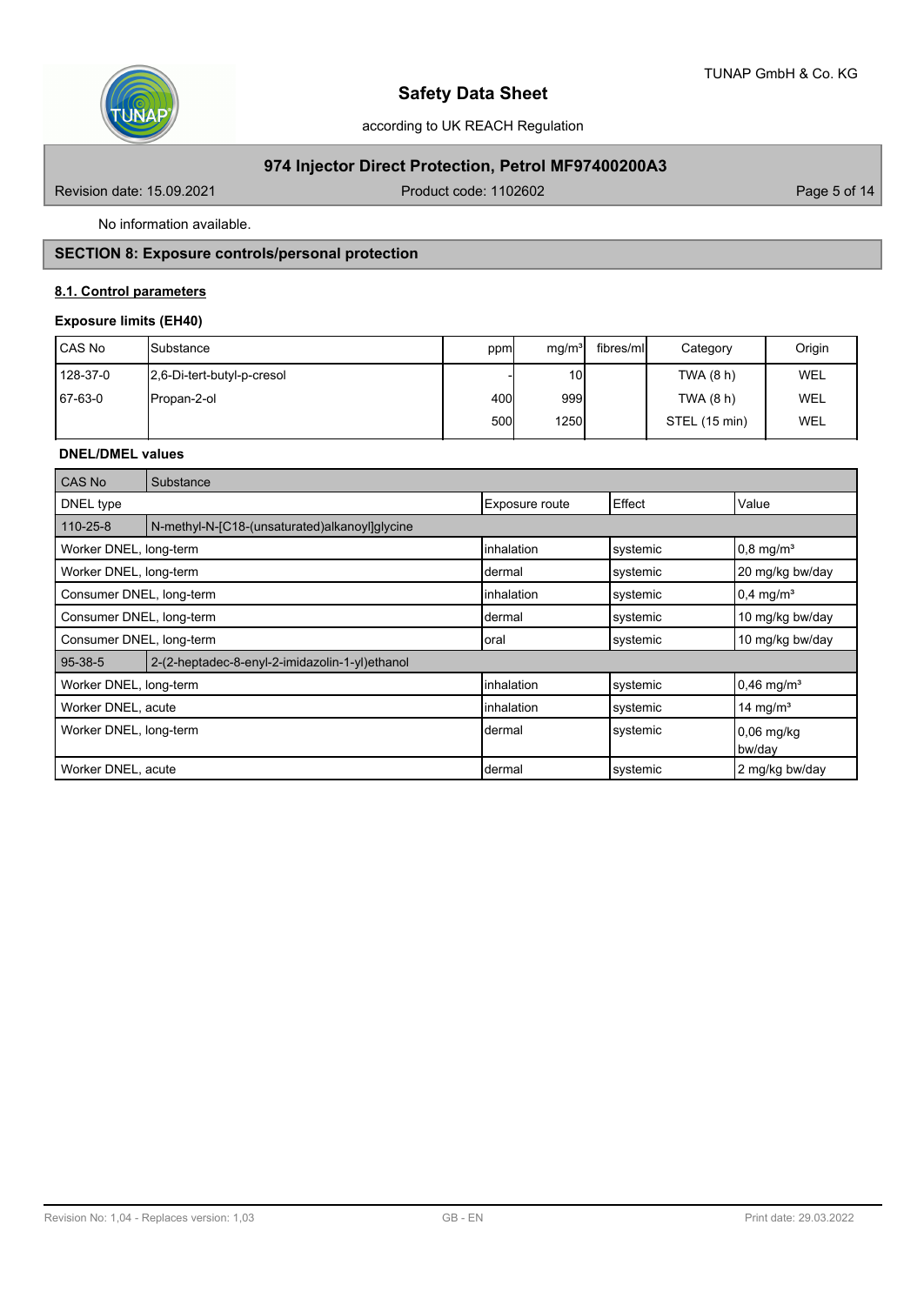

# **974 Injector Direct Protection, Petrol MF97400200A3**

Revision date: 15.09.2021 Case of the Contract Code: 1102602 Page 6 of the Page 6 of 14

### **PNEC values**

| CAS No                                                       | Substance                                      |               |
|--------------------------------------------------------------|------------------------------------------------|---------------|
| Environmental compartment                                    | Value                                          |               |
| $110 - 25 - 8$                                               | N-methyl-N-[C18-(unsaturated)alkanoyl]glycine  |               |
| Freshwater                                                   |                                                | 0,00043 mg/l  |
|                                                              | Freshwater (intermittent releases)             | $0,0043$ mg/l |
| Marine water                                                 |                                                | 0,000043 mg/l |
| Freshwater sediment                                          |                                                | 0,007 mg/kg   |
| Marine sediment                                              |                                                | 0,001 mg/kg   |
| Micro-organisms in sewage treatment plants (STP)<br>1 $mg/l$ |                                                |               |
| Soil                                                         |                                                | 1,71 mg/kg    |
| 95-38-5                                                      | 2-(2-heptadec-8-enyl-2-imidazolin-1-yl)ethanol |               |
| Freshwater                                                   |                                                | $0$ mg/l      |
|                                                              | Freshwater (intermittent releases)             | $0$ mg/l      |
| Marine water                                                 |                                                | $0$ mg/l      |
| Freshwater sediment                                          |                                                | 0,376 mg/kg   |
| Marine sediment                                              |                                                | 0,038 mg/kg   |
| Micro-organisms in sewage treatment plants (STP)             |                                                | $0,27$ mg/l   |
| Soil                                                         |                                                | $0,075$ mg/kg |

## **Additional advice on limit values**

a no restriction

b End of exposure or shift

c in long-term exposure: after several shifts

d prior to next shift

TWA (EC): time-weighted average

U: Urea

# **8.2. Exposure controls**

### **Appropriate engineering controls**

If handled uncovered, arrangements with local exhaust ventilation have to be used.

### **Individual protection measures, such as personal protective equipment**

### **Eye/face protection**

Suitable eye protection: Tightly sealed safety glasses. EN 166

### **Hand protection**

Protect skin by using skin protective cream. When handling with chemical substances, protective gloves must be worn with the CE-label including the four control digits. The quality of the protective gloves resistant to chemicals must be chosen as a function of the specific working place concentration and quantity of hazardous substances. Suitable material: NBR (Nitrile rubber) Breakthrough time: 480min Thickness of the glove material 0,45 mm EN ISO 374

# **Skin protection**

Wear suitable protective clothing. Take off immediately all contaminated clothing and wash it before reuse.

# **Respiratory protection**

Wear breathing apparatus if exposed to vapours/dusts/aerosols. When exceeding the relevant workplace exposure limits, note the following: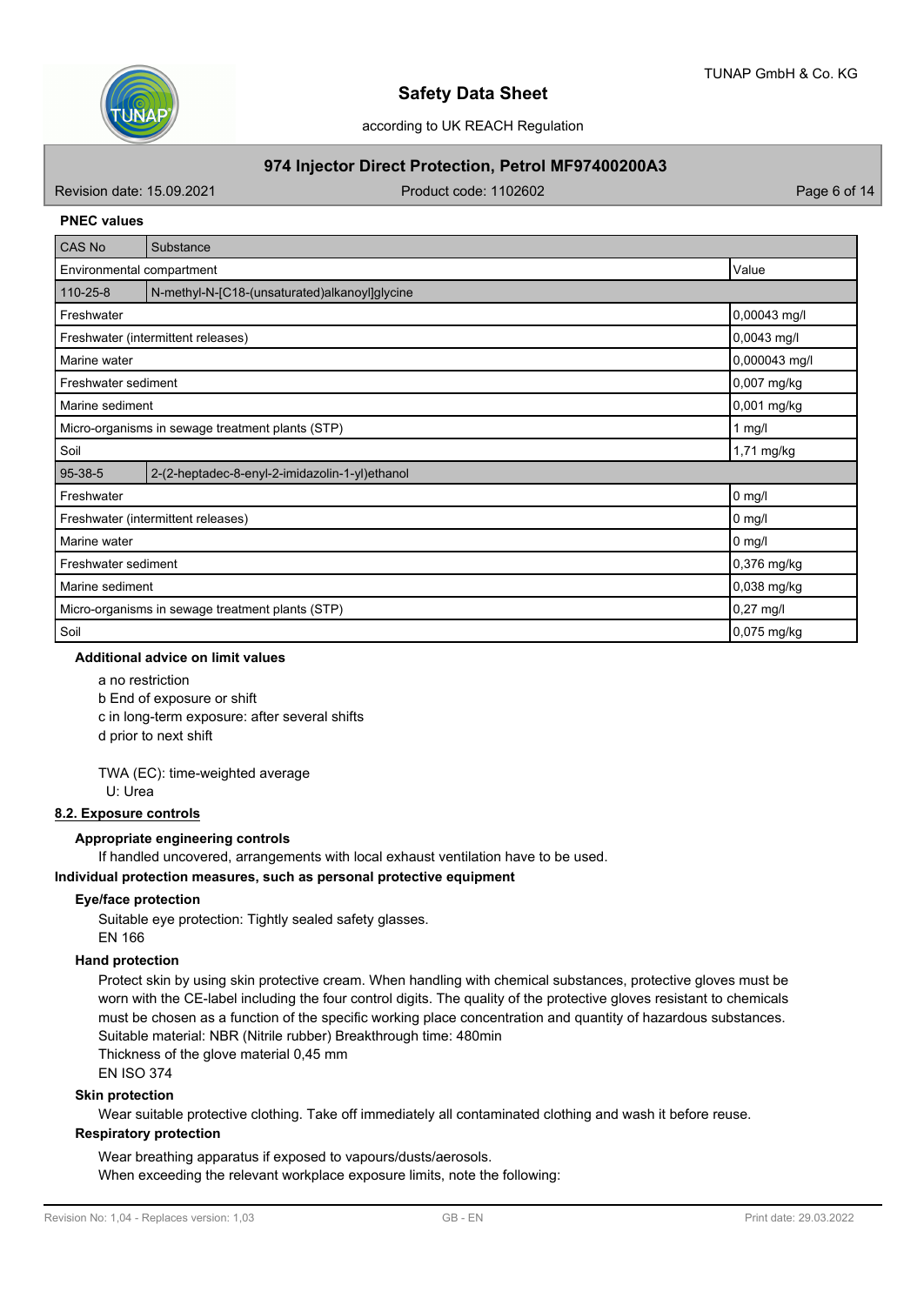

# according to UK REACH Regulation

# **974 Injector Direct Protection, Petrol MF97400200A3**

Revision date: 15.09.2021 **Product code: 1102602** Page 7 of 14

Suitable respiratory protective equipment: Combination filter device (DIN EN 141).. Filtering device with filter or ventilator filtering device of type: A Observe the wear time limits as specified by the manufacturer. Observe legal regulations and provisions.

# **Environmental exposure controls**

**Changes in the physical state**

Observe legal regulations and provisions.

# **SECTION 9: Physical and chemical properties**

### **9.1. Information on basic physical and chemical properties**

| Physical state: | Liquid     |
|-----------------|------------|
| Colour:         | blue       |
| Odour:          | amine-like |

**Test method**

| Melting point/freezing point:                  | not determined                            |                                          |
|------------------------------------------------|-------------------------------------------|------------------------------------------|
| Boiling point or initial boiling point and     | 78 °C                                     |                                          |
| boiling range:                                 |                                           |                                          |
| Sublimation point:                             | No information available.                 |                                          |
| Softening point:                               | No information available.                 |                                          |
|                                                | No information available.                 |                                          |
| Flash point:                                   |                                           | 13 °C ISO 3679                           |
| <b>Flammability</b>                            |                                           |                                          |
| Solid/liquid:                                  | not applicable                            |                                          |
| Gas:                                           | not applicable                            |                                          |
| Lower explosion limits:                        | 2 vol. %                                  |                                          |
| Upper explosion limits:                        | 12 vol. %                                 |                                          |
| Auto-ignition temperature:                     | 425 °C                                    |                                          |
| <b>Self-ignition temperature</b>               |                                           |                                          |
| Solid:                                         | not applicable                            |                                          |
| Gas:                                           | not applicable                            |                                          |
| Decomposition temperature:                     | not determined                            |                                          |
| pH-Value (at 20 °C):                           |                                           | <b>DIN 19268</b>                         |
| Viscosity / dynamic:                           | No information available. DIN 53019-1     |                                          |
| Viscosity / kinematic:                         |                                           | $<$ 7 mm <sup>2</sup> /s DIN EN ISO 3104 |
| (at 40 $^{\circ}$ C)                           |                                           |                                          |
| Flow time:<br>(at 20 $°C$ )                    | No information available. DIN EN ISO 2431 |                                          |
| Water solubility:                              | The study does not need to be conducted   |                                          |
|                                                | because the substance is known to be      |                                          |
|                                                | insoluble in water.                       |                                          |
| Solubility in other solvents<br>not determined |                                           |                                          |
| Partition coefficient n-octanol/water:         | not determined                            |                                          |
| Vapour pressure:                               | not determined                            |                                          |
| Density (at 20 °C):                            | 0,799 g/cm <sup>3</sup>                   |                                          |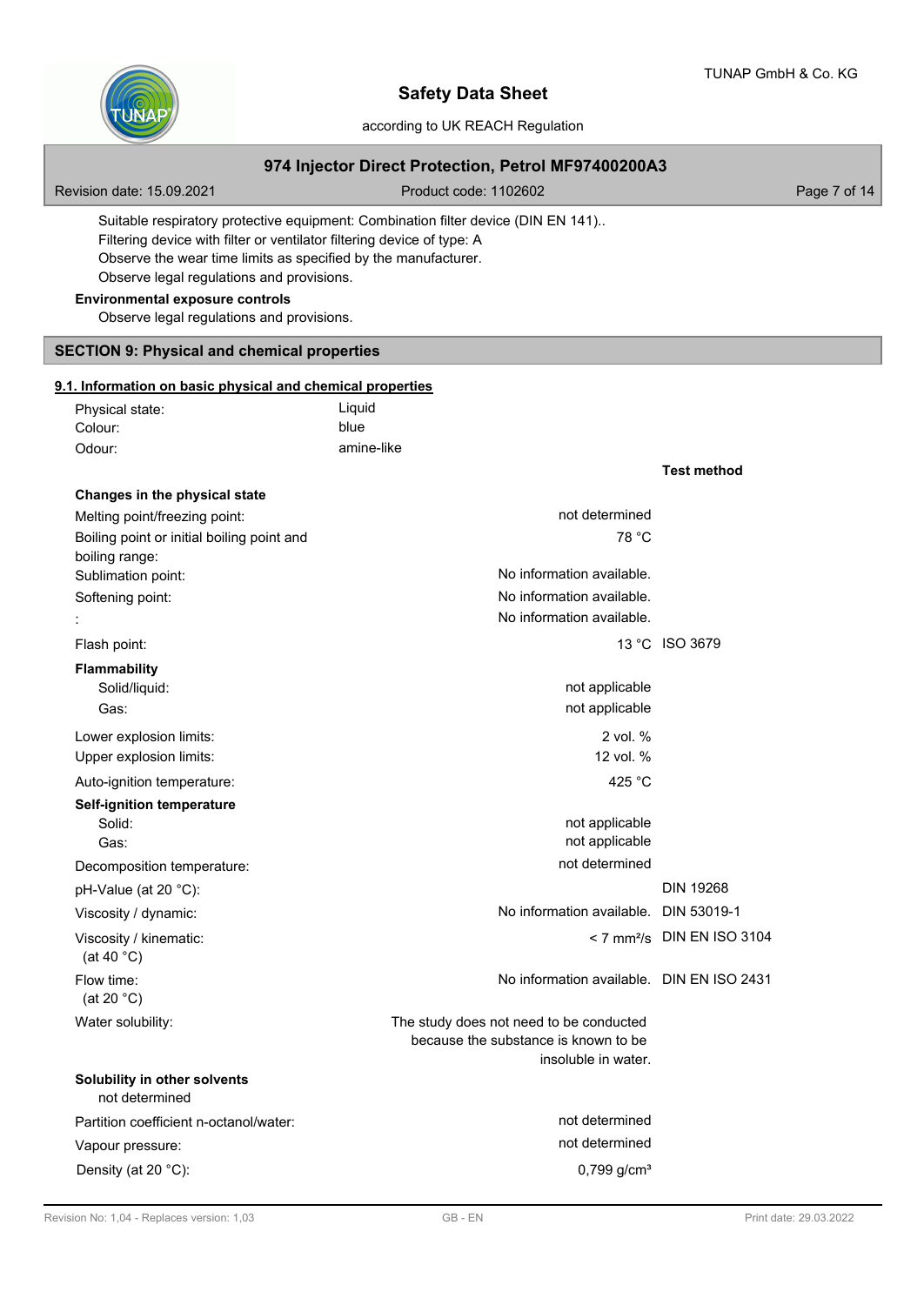

| 974 Injector Direct Protection, Petrol MF97400200A3 |                           |              |  |  |
|-----------------------------------------------------|---------------------------|--------------|--|--|
| Revision date: 15.09.2021                           | Product code: 1102602     | Page 8 of 14 |  |  |
| Relative vapour density:                            | not determined            |              |  |  |
| 9.2. Other information                              |                           |              |  |  |
| Information with regard to physical hazard classes  |                           |              |  |  |
| Sustaining combustion:                              | No data available         |              |  |  |
| Oxidizing properties                                |                           |              |  |  |
| Not oxidising.                                      |                           |              |  |  |
| Other safety characteristics                        |                           |              |  |  |
| Solvent separation test:                            | No information available. |              |  |  |
| Solvent content:                                    | No information available. |              |  |  |
| Solid content:                                      | not determined            |              |  |  |
| Evaporation rate:                                   | not determined            |              |  |  |
| <b>Further Information</b>                          |                           |              |  |  |

### **SECTION 10: Stability and reactivity**

### **10.1. Reactivity**

Flammable, Ignition hazard.

# **10.2. Chemical stability**

The product is stable under normal conditions.

### **10.3. Possibility of hazardous reactions**

No hazardous reaction when handled and stored according to provisions.

#### **10.4. Conditions to avoid**

Keep away from heat/sparks/open flames/hot surfaces. - No smoking. Take precautionary measures against static discharges.

# **10.5. Incompatible materials**

Oxidizing agents. Pyrophoric or self-heating substances.

# **10.6. Hazardous decomposition products**

Incomplete combustion and thermolysis gases of different toxicity can occur. In the case of hydrocarbonaceous products such as CO, CO2, aldehydes and soot. These can be very dangerous if they are inhaled in high concentrations or in enclosed spaces.

### **Further information**

Do not mix with other chemicals.

### **SECTION 11: Toxicological information**

### **11.1. Information on hazard classes as defined in GB CLP Regulation**

# **Toxicocinetics, metabolism and distribution**

No information available.

### **Acute toxicity**

Based on available data, the classification criteria are not met.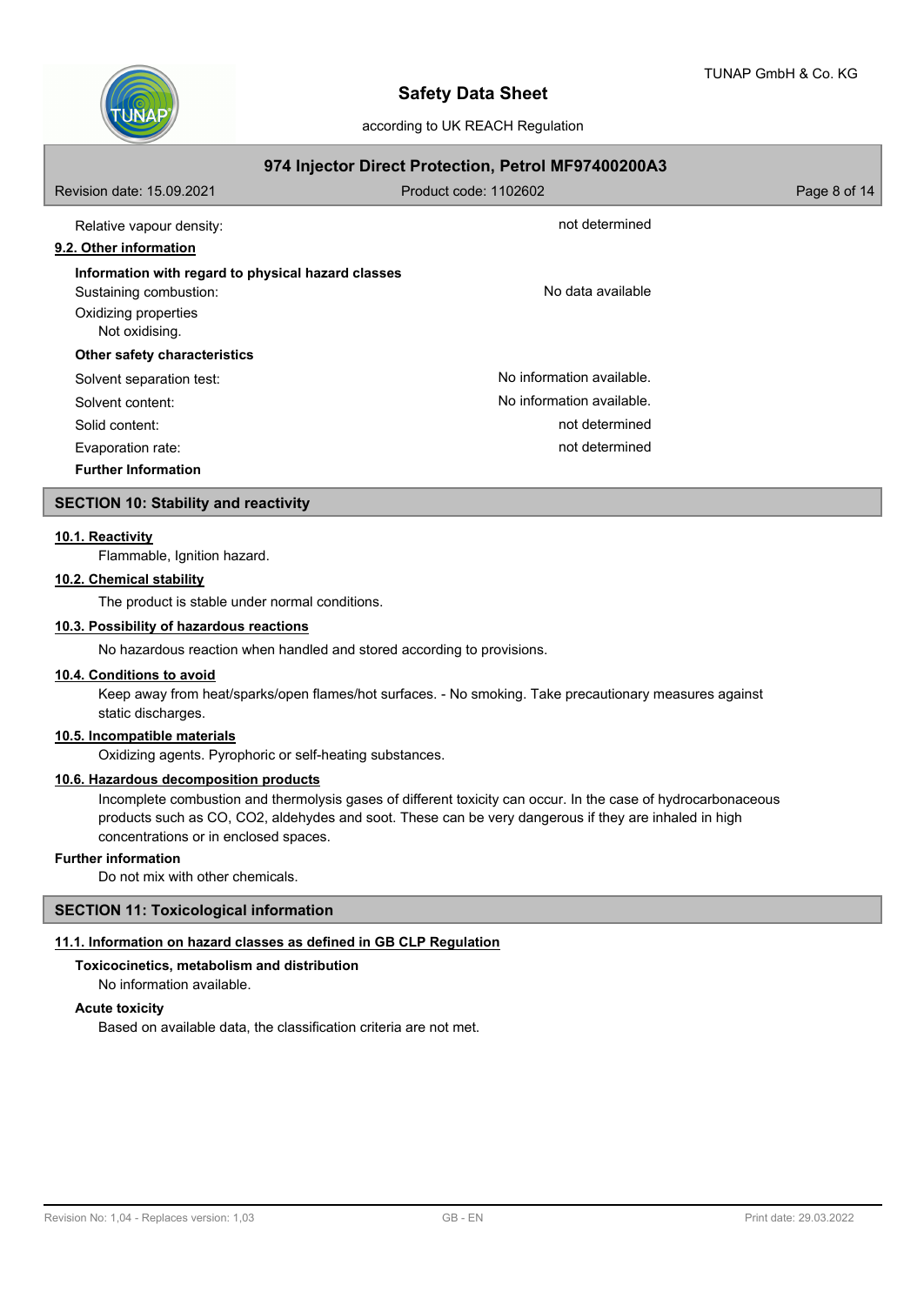

according to UK REACH Regulation

# **974 Injector Direct Protection, Petrol MF97400200A3**

Revision date: 15.09.2021 **Product code: 1102602** Page 9 of 14

| <b>CAS No</b> | <b>Chemical name</b>                           |                           |             |                                                                                |                     |                           |
|---------------|------------------------------------------------|---------------------------|-------------|--------------------------------------------------------------------------------|---------------------|---------------------------|
|               | Exposure route                                 | Dose                      |             | Species                                                                        | Source              | Method                    |
| 67-63-0       | 2-Propanol                                     |                           |             |                                                                                |                     |                           |
|               | oral                                           | LD <sub>50</sub><br>mg/kg | 5280        | Rat                                                                            |                     |                           |
|               | dermal                                         | LD <sub>50</sub><br>mg/kg | > 2000      | Rabbit                                                                         |                     |                           |
|               | inhalation (4 h) vapour                        | LC50                      | 47,5 mg/l   | Rat                                                                            |                     |                           |
| 1398506-12-   |                                                |                           |             | Oxirane, 2-ethyl-, homopolymer, 3-aminopropyl C11-14-isoalkyl ethers, C13-rich |                     |                           |
|               | oral                                           | LD <sub>50</sub><br>mg/kg | > 5000      | Rat                                                                            |                     |                           |
|               | dermal                                         | LD <sub>50</sub><br>mg/kg | > 2000      | Rabbit                                                                         |                     |                           |
| 110-25-8      | N-methyl-N-[C18-(unsaturated)alkanoyl]glycine  |                           |             |                                                                                |                     |                           |
|               | oral                                           | LD <sub>50</sub><br>mg/kg | > 5000      | Rat                                                                            | Study report (1981) | <b>OECD Guideline 401</b> |
|               | inhalation vapour                              | <b>ATE</b>                | $11$ mg/l   |                                                                                |                     |                           |
|               | inhalation (4 h)<br>dust/mist                  | LC50                      | $1,37$ mg/l | Rat                                                                            |                     |                           |
| 95-38-5       | 2-(2-heptadec-8-enyl-2-imidazolin-1-yl)ethanol |                           |             |                                                                                |                     |                           |
|               | oral                                           | LD50<br>mg/kg             | ca. 1085    | Rat                                                                            | Study report (1989) | <b>OECD Guideline 401</b> |
|               | dermal                                         | LD <sub>50</sub><br>mg/kg | >2000       | Rabbit                                                                         |                     |                           |

### **Irritation and corrosivity**

Causes serious eye damage.

Skin corrosion/irritation: Based on available data, the classification criteria are not met.

#### **Sensitising effects**

Based on available data, the classification criteria are not met.

### **Carcinogenic/mutagenic/toxic effects for reproduction**

Based on available data, the classification criteria are not met.

No indications of human carcinogenicity exist.

No indications of human germ cell mutagenicity exist.

No indications of human reproductive toxicity exist.

### **STOT-single exposure**

May cause drowsiness or dizziness. (2-Propanol)

# **STOT-repeated exposure**

Based on available data, the classification criteria are not met.

# **Aspiration hazard**

Based on available data, the classification criteria are not met.

## **Specific effects in experiment on an animal**

No information available.

### **Additional information on tests**

The mixture is classified as hazardous according to regulation (EC) No 1272/2008 [CLP].

### **SECTION 12: Ecological information**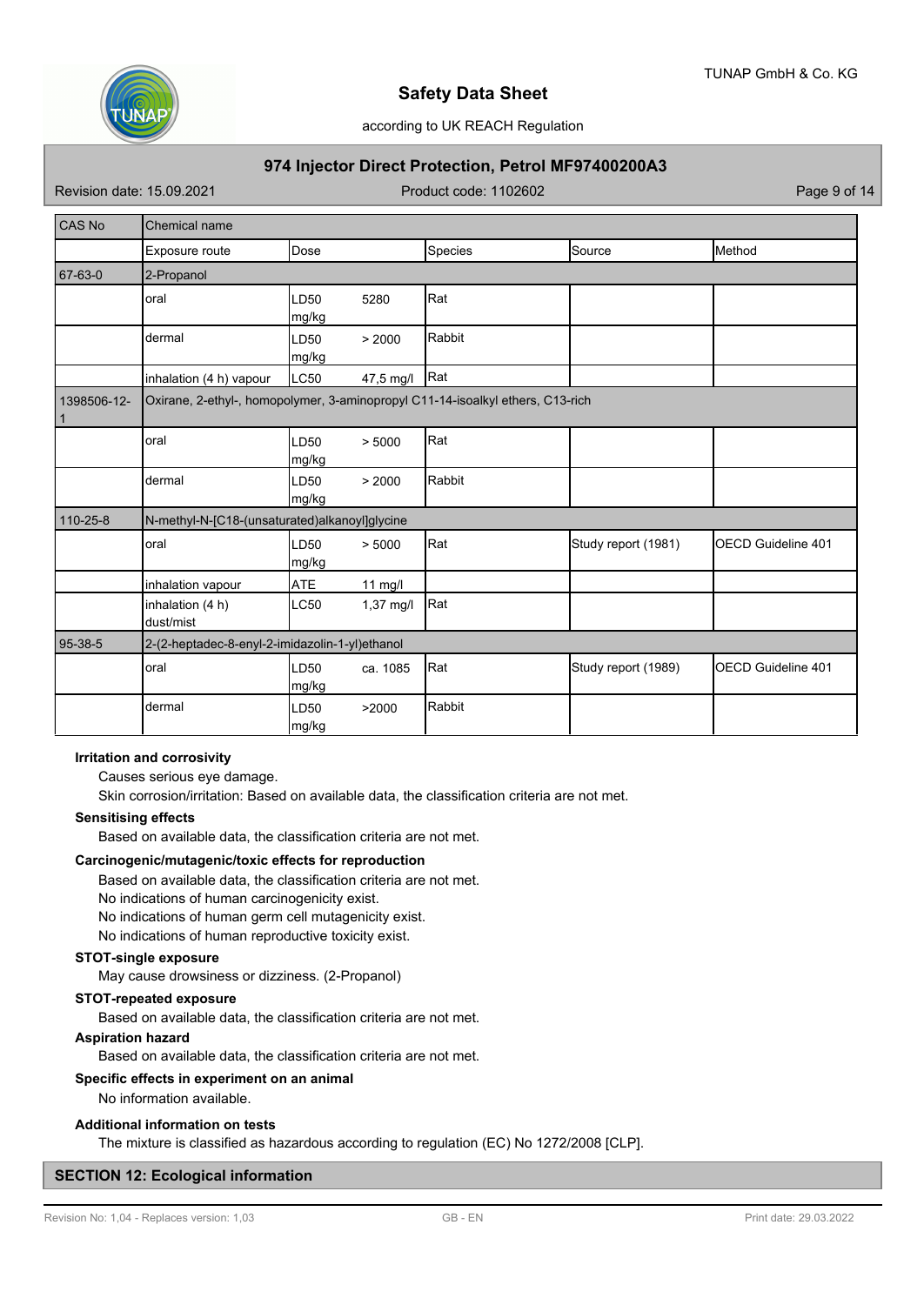

# **974 Injector Direct Protection, Petrol MF97400200A3**

Revision date: 15.09.2021 **Product code: 1102602** Page 10 of 14

# **12.1. Toxicity**

Harmful to aquatic life with long lasting effects.

| <b>CAS No</b>      | <b>Chemical name</b>                                                           |                     |            |  |                                            |                                                |                              |
|--------------------|--------------------------------------------------------------------------------|---------------------|------------|--|--------------------------------------------|------------------------------------------------|------------------------------|
|                    | Aquatic toxicity                                                               | Dose                |            |  | [h] $ d $ Species                          | Source                                         | Method                       |
| 67-63-0            | 2-Propanol                                                                     |                     |            |  |                                            |                                                |                              |
|                    | Acute fish toxicity                                                            | <b>LC50</b><br>mg/l | 9640       |  | 96 h Pimephales<br>Ipromelas               |                                                |                              |
|                    | Acute algae toxicity                                                           | ErC50<br>mg/l       | >100       |  | 72 hDesmodesmus<br>subspicatus             |                                                |                              |
|                    | Acute crustacea toxicity                                                       | <b>EC50</b><br>mg/l | > 100      |  | 48 h Daphnia magna                         |                                                |                              |
| 1398506-12<br>$-1$ | Oxirane, 2-ethyl-, homopolymer, 3-aminopropyl C11-14-isoalkyl ethers, C13-rich |                     |            |  |                                            |                                                |                              |
|                    | Acute fish toxicity                                                            | <b>LC50</b><br>mg/l | $>1 - 10$  |  | 96 hOncorhynchus mykiss<br>(Rainbow trout) |                                                |                              |
|                    | Acute crustacea toxicity                                                       | <b>EC50</b>         | $>1$ mg/l  |  | 48 h Daphnia magna                         |                                                |                              |
| 110-25-8           | N-methyl-N-[C18-(unsaturated)alkanoyl]glycine                                  |                     |            |  |                                            |                                                |                              |
|                    | Acute fish toxicity                                                            | <b>LC50</b><br>mg/l | > 0,43     |  | 96 h Leuciscus idus                        | <b>REACh</b><br>Registration<br>Dossier        | EU Method C.1                |
|                    | Acute algae toxicity                                                           | ErC50               | $5.1$ mg/l |  | 72 hDesmodesmus<br>subspicatus             | <b>REACh</b><br>Registration<br><b>Dossier</b> | <b>OECD Guideline</b><br>201 |
|                    | Acute crustacea toxicity                                                       | <b>EC50</b><br>mg/l | 0,53       |  | 48 h Daphnia magna                         | <b>REACh</b><br>Registration<br>Dossier        | EU Method C.2                |
|                    | Acute bacteria toxicity                                                        | (EC50<br>mg/l)      | 1300       |  | 3 h Activated sludge                       | <b>REACh</b><br>Registration<br><b>Dossier</b> | <b>OECD Guideline</b><br>209 |
| 95-38-5            | 2-(2-heptadec-8-enyl-2-imidazolin-1-yl)ethanol                                 |                     |            |  |                                            |                                                |                              |
|                    | Acute fish toxicity                                                            | LC50                | $0,3$ mg/l |  | 96 h Danio rerio (zebrafish)               |                                                |                              |
|                    | Acute algae toxicity                                                           | ErC50<br>mg/l       | 0,03       |  | 72 hDesmodesmus<br>subspicatus             | Study report<br>(2010)                         | <b>OECD Guideline</b><br>201 |
|                    | Acute crustacea toxicity                                                       | EC50<br>mg/l        | 0,163      |  | 48 h Daphnia magna                         | Study report<br>(2010)                         | <b>OECD Guideline</b><br>202 |

# **12.2. Persistence and degradability**

The product has not been tested.

# **12.3. Bioaccumulative potential**

The product has not been tested.

# **Partition coefficient n-octanol/water**

| <b>CAS No</b>  | IChemical name                                 | Log Pow  |
|----------------|------------------------------------------------|----------|
| 67-63-0        | 12-Propanol                                    | 0,05     |
| $110 - 25 - 8$ | N-methyl-N-[C18-(unsaturated)alkanoyl]qlycine  | $>= 3.5$ |
| $ 95-38-5 $    | 2-(2-heptadec-8-enyl-2-imidazolin-1-yl)ethanol | 8,4      |

Revision No: 1,04 - Replaces version: 1,03 GB - EN GB - EN Print date: 29.03.2022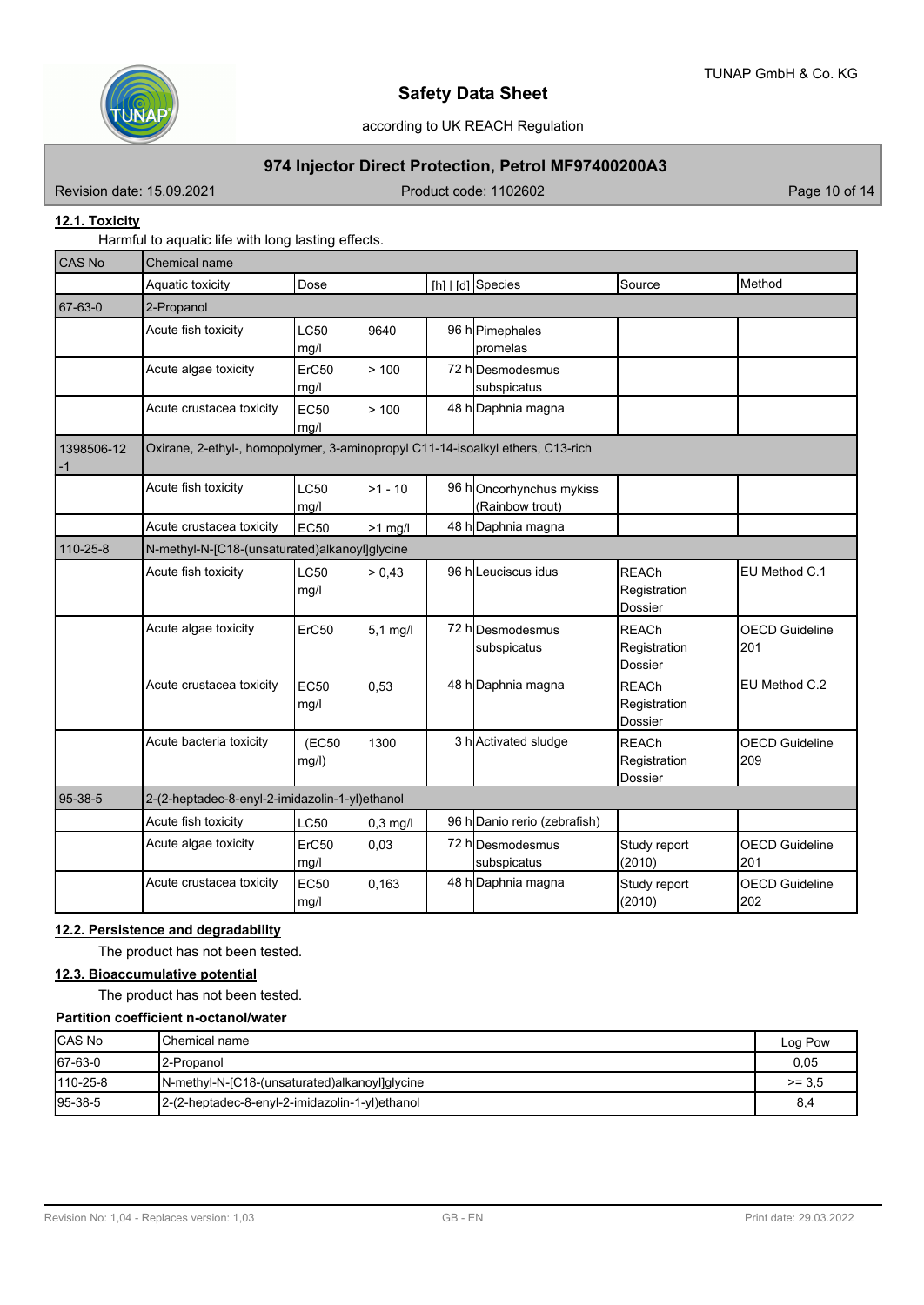

# **974 Injector Direct Protection, Petrol MF97400200A3**

Revision date: 15.09.2021 Case of the Contract Code: 1102602 Page 11 of 14

**BCF**

| <b>CAS No</b> | IChemical name                                            | <b>BCF</b> | ISpecies | <b>Source</b>                |
|---------------|-----------------------------------------------------------|------------|----------|------------------------------|
| 110-25-8      | $IN$ -methyl-N- $IC18$ -<br>(unsaturated)alkanoyl]glycine | 1,98       | lfish    | <b>IBCFBAF</b> version 3.01  |
| $ 95-38-5 $   | 12-<br>l(2-heptadec-8-enyl-2-imidazolin-1-yl)et<br>Ihanol | 371,8      |          | <b>IEPIWIN</b> calculation ( |

### **12.4. Mobility in soil**

The product has not been tested.

### **12.5. Results of PBT and vPvB assessment**

The substances in the mixture do not meet the PBT/vPvB criteria according to UK REACH.

The product has not been tested.

### **12.6. Endocrine disrupting properties**

This product does not contain a substance that has endocrine disrupting properties with respect to non-target organisms as no components meets the criteria.

# **12.7. Other adverse effects**

No information available.

### **Further information**

Do not allow to enter into surface water or drains. Do not allow to enter into soil/subsoil.

#### **SECTION 13: Disposal considerations**

# **13.1. Waste treatment methods**

#### **Disposal recommendations**

Do not allow to enter into surface water or drains. Do not allow to enter into soil/subsoil. Dispose of waste according to applicable legislation.

## **List of Wastes Code - residues/unused products**

070704 WASTES FROM ORGANIC CHEMICAL PROCESSES; wastes from the MFSU of fine chemicals and chemical products not otherwise specified; other organic solvents, washing liquids and mother liquors; hazardous waste

#### **List of Wastes Code - used product**

WASTES FROM ORGANIC CHEMICAL PROCESSES; wastes from the MFSU of fine chemicals and chemical products not otherwise specified; other organic solvents, washing liquids and mother liquors; hazardous waste 070704

### **List of Wastes Code - contaminated packaging**

WASTE PACKAGING; ABSORBENTS, WIPING CLOTHS, FILTER MATERIALS AND PROTECTIVE CLOTHING NOT OTHERWISE SPECIFIED; packaging (including separately collected municipal packaging waste); packaging containing residues of or contaminated by hazardous substances; hazardous waste 150110

### **Contaminated packaging**

Non-contaminated packages may be recycled. Handle contaminated packages in the same way as the substance itself.

### **SECTION 14: Transport information**

#### **Land transport (ADR/RID)**

| 14.1. UN number or ID number:     | UN 1219                                    |
|-----------------------------------|--------------------------------------------|
| 14.2. UN proper shipping name:    | ISOPROPANOL (ISOPROPYL ALCOHOL) (solution) |
| 14.3. Transport hazard class(es): |                                            |
| 14.4. Packing group:              |                                            |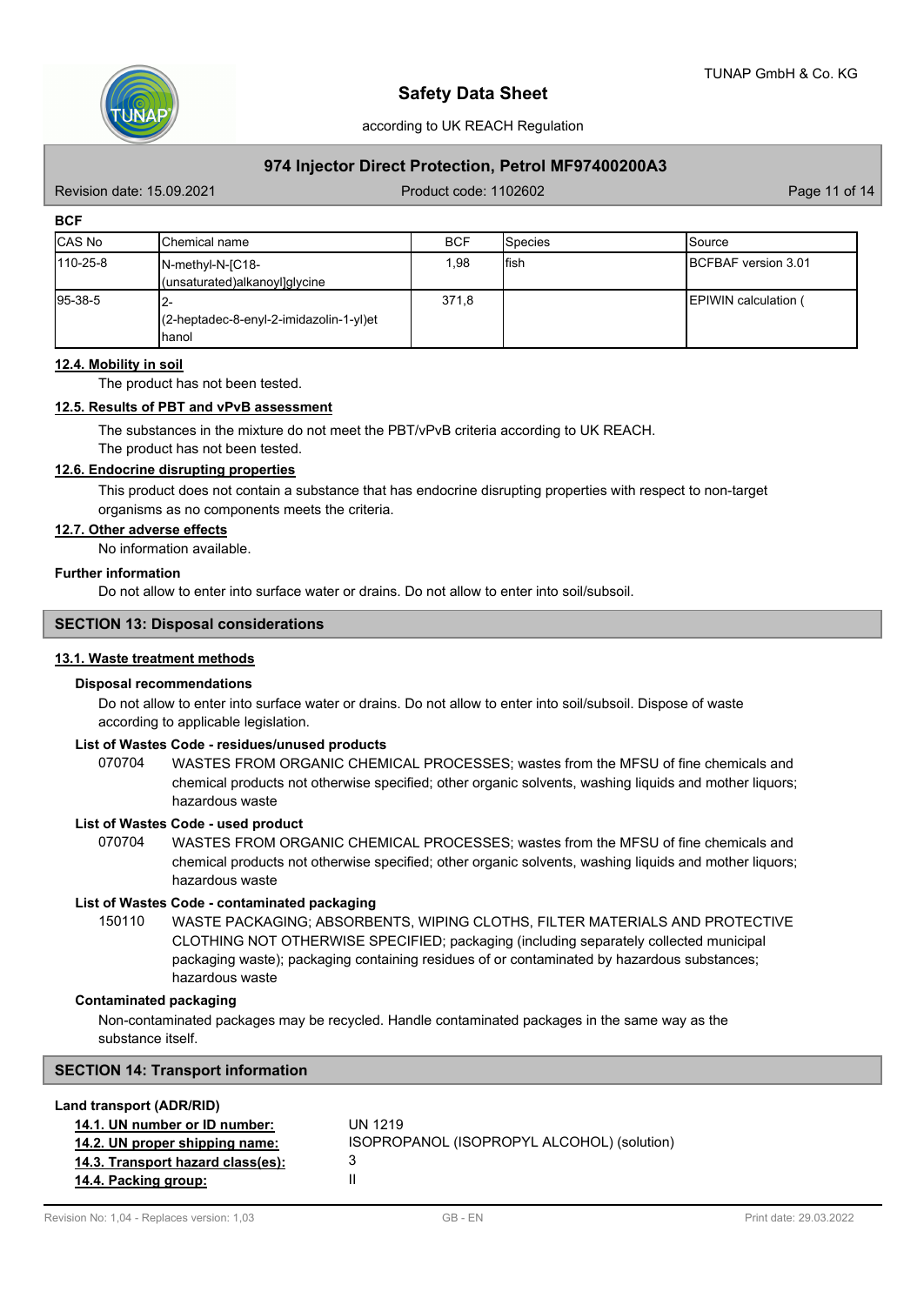

# according to UK REACH Regulation

| 974 Injector Direct Protection, Petrol MF97400200A3           |                                            |               |  |  |
|---------------------------------------------------------------|--------------------------------------------|---------------|--|--|
| Revision date: 15.09.2021                                     | Product code: 1102602                      | Page 12 of 14 |  |  |
| Hazard label:                                                 | 3                                          |               |  |  |
| Classification code:                                          | F <sub>1</sub>                             |               |  |  |
| <b>Special Provisions:</b>                                    | 601                                        |               |  |  |
| Limited quantity:                                             | 1 <sub>L</sub>                             |               |  |  |
| Excepted quantity:                                            | E <sub>2</sub>                             |               |  |  |
| Transport category:                                           | $\overline{2}$                             |               |  |  |
| Hazard No:                                                    | 33                                         |               |  |  |
| Tunnel restriction code:                                      | D/E                                        |               |  |  |
| Inland waterways transport (ADN)                              |                                            |               |  |  |
| 14.1. UN number or ID number:                                 | <b>UN 1219</b>                             |               |  |  |
| 14.2. UN proper shipping name:                                | ISOPROPANOL (ISOPROPYL ALCOHOL) (solution) |               |  |  |
| 14.3. Transport hazard class(es):                             | 3                                          |               |  |  |
| 14.4. Packing group:                                          | $\mathbf{I}$                               |               |  |  |
| Hazard label:                                                 | 3                                          |               |  |  |
| Classification code:                                          | F <sub>1</sub>                             |               |  |  |
| <b>Special Provisions:</b>                                    | 601                                        |               |  |  |
| Limited quantity:                                             | 1 <sub>L</sub>                             |               |  |  |
| Excepted quantity:                                            | E <sub>2</sub>                             |               |  |  |
| <b>Marine transport (IMDG)</b>                                |                                            |               |  |  |
| 14.1. UN number or ID number:                                 | <b>UN 1219</b>                             |               |  |  |
| 14.2. UN proper shipping name:                                | ISOPROPANOL (ISOPROPYL ALCOHOL) (solution) |               |  |  |
| 14.3. Transport hazard class(es):                             | 3                                          |               |  |  |
| 14.4. Packing group:                                          | $\mathbf{II}$                              |               |  |  |
| Hazard label:                                                 | 3                                          |               |  |  |
| Marine pollutant:                                             | no                                         |               |  |  |
| <b>Special Provisions:</b>                                    |                                            |               |  |  |
| Limited quantity:                                             | 1 <sub>L</sub>                             |               |  |  |
| Excepted quantity:                                            | E <sub>2</sub>                             |               |  |  |
| EmS:                                                          | $F-E$ , S-D                                |               |  |  |
| Air transport (ICAO-TI/IATA-DGR)                              |                                            |               |  |  |
| 14.1. UN number or ID number:                                 | <b>UN 1219</b>                             |               |  |  |
| 14.2. UN proper shipping name:                                | ISOPROPANOL (ISOPROPYL ALCOHOL) (solution) |               |  |  |
| 14.3. Transport hazard class(es):                             | 3                                          |               |  |  |
| 14.4. Packing group:                                          | Ш                                          |               |  |  |
| Hazard label:                                                 | 3                                          |               |  |  |
| Special Provisions:                                           | A180                                       |               |  |  |
| Limited quantity Passenger:                                   | 1 <sub>L</sub>                             |               |  |  |
| Passenger LQ:                                                 | Y341                                       |               |  |  |
| Excepted quantity:                                            | E2                                         |               |  |  |
| IATA-packing instructions - Passenger:                        | 353                                        |               |  |  |
| IATA-max. quantity - Passenger:                               | 5L                                         |               |  |  |
| IATA-packing instructions - Cargo:                            | 364                                        |               |  |  |
| IATA-max. quantity - Cargo:                                   | 60L                                        |               |  |  |
| 14.5. Environmental hazards                                   |                                            |               |  |  |
| ENVIRONMENTALLY HAZARDOUS:                                    | No                                         |               |  |  |
| 14.6. Special precautions for user                            |                                            |               |  |  |
| Warning: Combustible liquids.                                 |                                            |               |  |  |
| 14.7. Maritime transport in bulk according to IMO instruments |                                            |               |  |  |
| not applicable                                                |                                            |               |  |  |
|                                                               |                                            |               |  |  |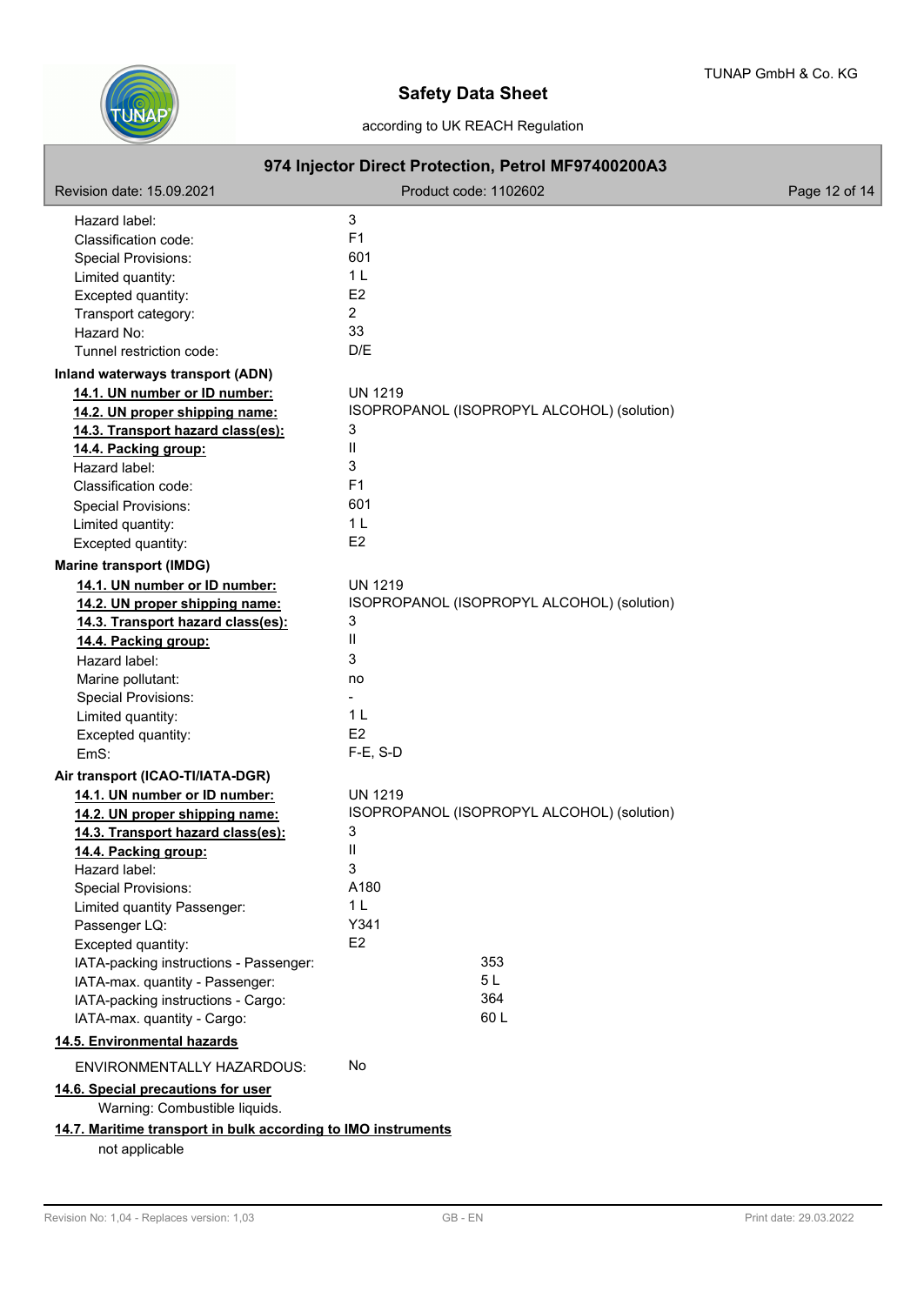

# **974 Injector Direct Protection, Petrol MF97400200A3**

Revision date: 15.09.2021 Case of the Contract Code: 1102602 Page 13 of 14

# **SECTION 15: Regulatory information**

## **15.1. Safety, health and environmental regulations/legislation specific for the substance or mixture**

### **EU regulatory information**

Restrictions on use (REACH, annex XVII):

Entry 3, Entry 40, Entry 75

2010/75/EU (VOC): No information available.

2004/42/EC (VOC): No information available.

### **Additional information**

Safety Data Sheet according to Regulation (EC) No. 1907/2006 (REACH)

### **National regulatory information**

Employment restrictions:

Observe restrictions to employment for juveniles according to the 'juvenile work protection guideline' (94/33/EC). Water hazard class (D): 2 - obviously hazardous to water

# **Additional information**

94/69/EC (21st ATP). The benzene content of the product is less than 0.1%. It applies the annotation P. Classification and labeling as carcinogenic is not necessary.

### **15.2. Chemical safety assessment**

Chemical safety assessments for substances in this mixture were not carried out.

# **SECTION 16: Other information**

### **Changes**

This data sheet contains changes from the previous version in section(s): 1,2,4,5,6,7,8,9,10,11,15.

### **Abbreviations and acronyms**

ADR: Accord européen sur le transport des marchandises dangereuses par Route (European Agreement concerning the International Carriage of Dangerous Goods by Road) IMDG: International Maritime Code for Dangerous Goods IATA: International Air Transport Association GHS: Globally Harmonized System of Classification and Labelling of Chemicals EINECS: European Inventory of Existing Commercial Chemical Substances ELINCS: European List of Notified Chemical Substances CAS: Chemical Abstracts Service LC50: Lethal concentration, 50% LD50: Lethal dose, 50%

# **Classification for mixtures and used evaluation method according to GB CLP Regulation**

| l Classification        | Classification procedure |
|-------------------------|--------------------------|
| Flam. Liq. 2; H225      | On basis of test data    |
| Eye Dam. 1; H318        | Calculation method       |
| STOT SE 3: H336         | Calculation method       |
| Aquatic Chronic 3; H412 | Calculation method       |

### **Relevant H and EUH statements (number and full text)**

| H225 | Highly flammable liquid and vapour.      |
|------|------------------------------------------|
| H302 | Harmful if swallowed.                    |
| H314 | Causes severe skin burns and eye damage. |
| H315 | Causes skin irritation.                  |
| H318 | Causes serious eye damage.               |
| H319 | Causes serious eye irritation.           |
|      |                                          |